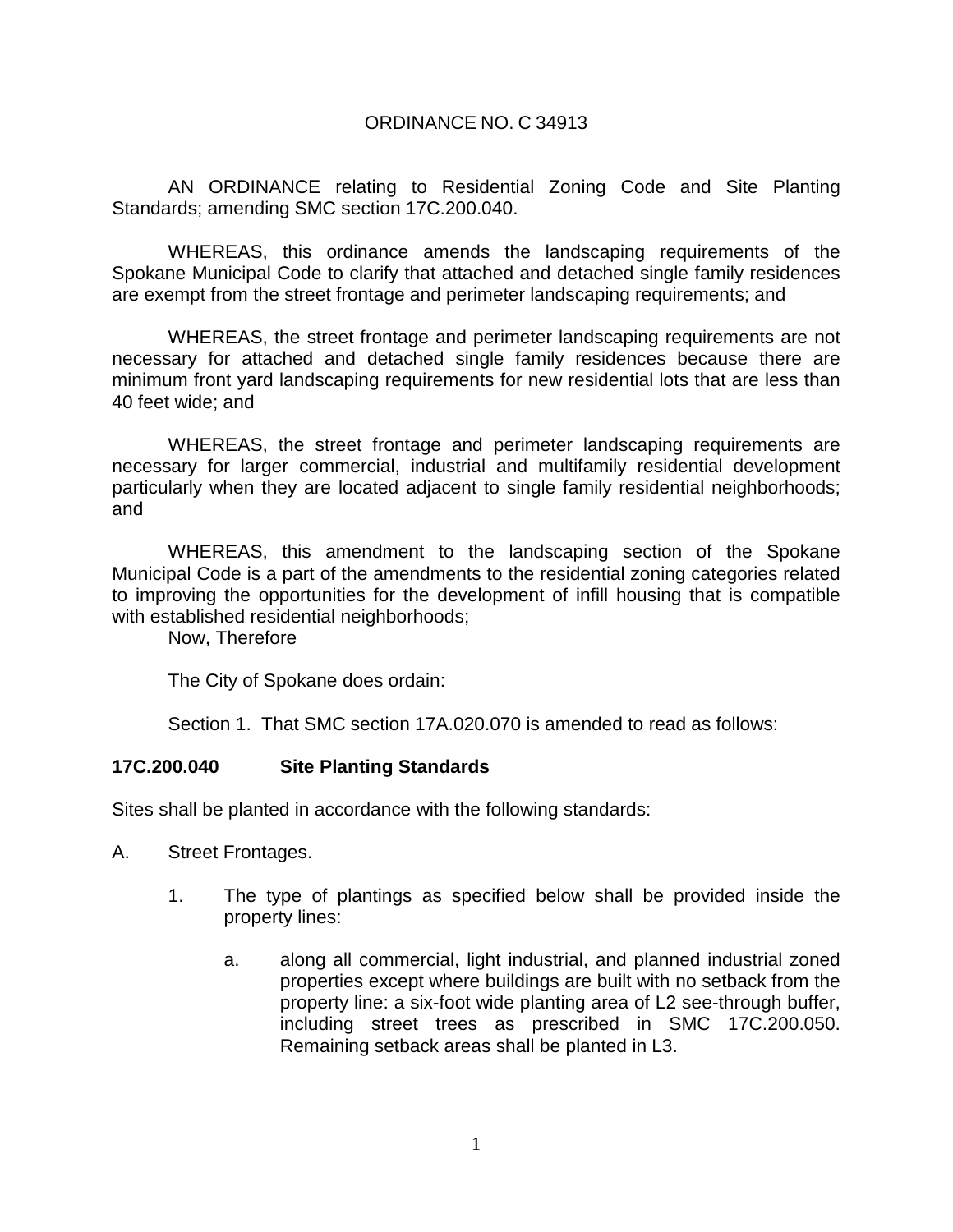- b. along all downtown, CC1, CC2, and CC4 zoned properties except where buildings are built with no setback from the property line: a five-foot wide planting area of L2 see-through buffer, including street trees as prescribed in SMC 17C.200.050, Street Tree Requirements. Remaining setback areas shall be planted in L3. Living ground cover shall be used, with non-living materials (gravel, river rock, etc.) as accent only. In addition, earthen berms, trellises, low decorative masonry walls, or raised masonry planters (overall height including any plantings shall not exceed three feet) may be used to screen parking lots from adjacent streets and walkways.
- c. in the heavy industrial zone, along a parking lot, outdoor sales, or
- d. outdoor display area that is across from a residential zone: a sixfoot wide planting area of L2 see-through buffer, including street trees as prescribed in SMC 17C.200.050. Remaining setback areas shall be planted in L3.
- e. in industrial zones, all uses in the commercial categories (see chapter 17C.190 SMC, Use Category Descriptions, Article III, Commercial Categories) are subject to the standards for uses in the general commercial (GC) zone.
- f. along all RA, RSF, RTF, RMF, and RHD zones, except for attached and detached single-family residences and duplexes: six feet of L3 open area landscaping, including street trees as prescribed in SMC 17C.200.050. For residential development along principal and minor arterials, a six-foot high fence with shrubs and trees may be used for screening along street frontages. The fence and landscaping shall comply with the standards of SMC 17C.120.310 for the clear view triangle and must be placed no closer than twelve feet from the curb line. A minimum of fifty percent of the fence line shall include shrubs and trees. The landscaping is required to be placed on the exterior (street side) of the fence.
- 2. Plantings may not exceed thirty inches in height or hang lower than ninetysix inches within the clear view triangle at street intersections on corner lots and at driveway entries to public streets. The clear view triangle is defined in SMC 17C.120.310. The director of engineering services may further limit the height of plantings, landscaping structures, and other site development features within the clear view triangle or may expand the size of the clear view triangle as conditions warrant.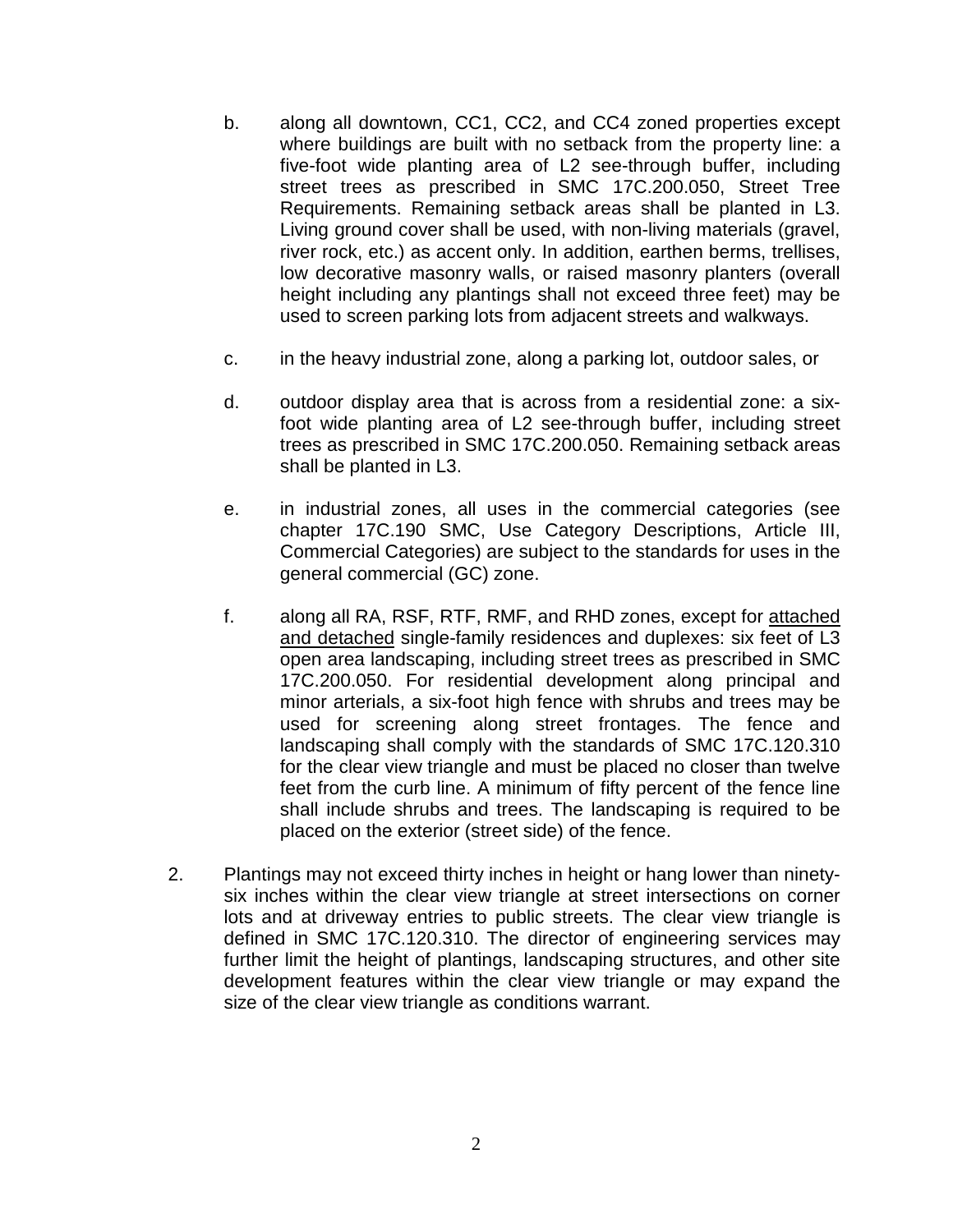

## B. Other Property Perimeters.

Except for attached and detached single-family residences and duplexes, a ((A)) planting strip of five feet in width shall be provided along all other property lines except where buildings are built with no setback from the property line or where a parking lot adjoins another parking lot. The type of planting in this strip varies depending upon the zone designation of the properties sharing the property line (with or without an intervening alley) as indicated in the matrix below. Where properties with dissimilar zones share a common boundary, the property with the more intense zone shall determine the required type of planting. The owners of adjacent properties may agree to consolidate their perimeter plantings along shared boundaries. Therefore, instead of each property providing a five-foot wide planting strip, they together could provide one five-foot wide planting strip, so long as the required planting type, as indicated in the matrix, is provided.

Types of landscaping to be provided in planting strips alongside and rear property lines:

| <b>ZONE OF</b><br><b>SUBJECT</b><br><b>PROPERTY</b><br>(vertical) | ZONE OF ADJACENT PROPERTY<br>(horizontal) |                |                 |    |                 |                |                                 |                |                                                             |     |     |    |                                 |
|-------------------------------------------------------------------|-------------------------------------------|----------------|-----------------|----|-----------------|----------------|---------------------------------|----------------|-------------------------------------------------------------|-----|-----|----|---------------------------------|
|                                                                   |                                           |                |                 |    | RARSFRTFRMFRHD& | O              | <b>NR</b><br>&<br><b>OR NMU</b> |                | $ \mathsf{CB} \mathsf{GC} \mathsf{CC} $ EI, $ \mathsf{HI} $ |     |     |    | <b>DOWNTOWN</b><br><b>ZONES</b> |
| <b>RA</b>                                                         |                                           |                |                 |    |                 |                |                                 |                |                                                             |     |     |    |                                 |
| <b>RSF</b>                                                        | --                                        |                |                 |    |                 |                |                                 | --             |                                                             |     |     |    |                                 |
| <b>RTF</b>                                                        |                                           |                |                 |    |                 |                |                                 |                |                                                             |     |     |    |                                 |
| <b>RMF</b>                                                        | L2                                        | L2             | IL <sub>2</sub> | L3 | L2              | L2             | L2                              | L1             | IL1                                                         | IL1 |     | -- | L1                              |
| RHD                                                               | L2                                        | L <sub>2</sub> | IL <sub>2</sub> | L2 | L3              | L2             | L2                              | L2             | L2                                                          | L2  | --  | -- | L <sub>2</sub>                  |
| O (Office) &<br>OR (Office<br>Retail)                             | L2                                        | L2             | L2              | L2 | L <sub>2</sub>  | L <sub>3</sub> | L2                              | L <sub>2</sub> | L2                                                          | $-$ | $-$ | -- | L <sub>2</sub>                  |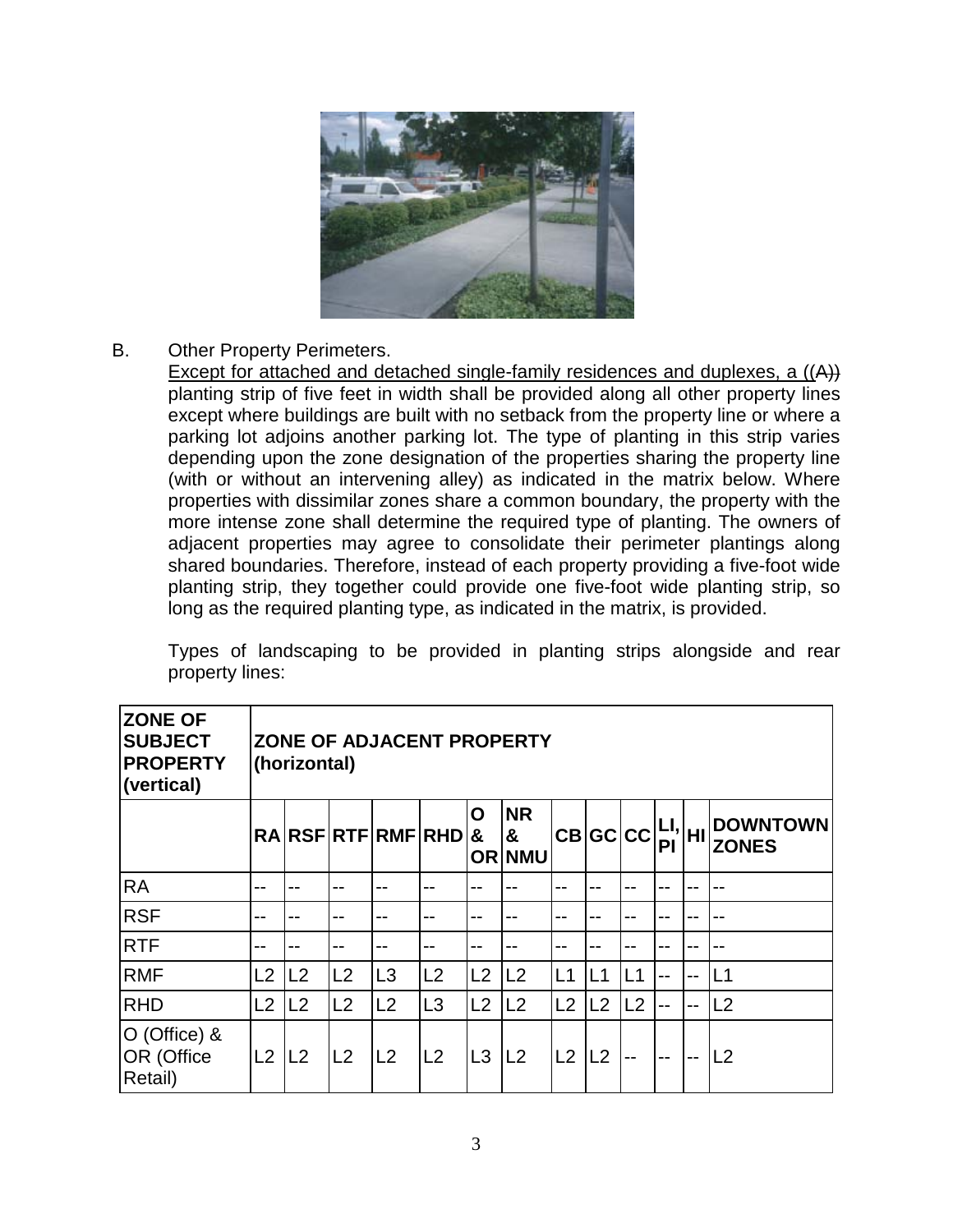| <b>NR</b><br>(Neighborhood<br>Retail) & NMU   L2<br>(Neighborhood<br>Mixed Use) |           | L1              | L2              | L2 | L2 | L <sub>2</sub> | L3              | L3             | L2             |  |  | L3             |
|---------------------------------------------------------------------------------|-----------|-----------------|-----------------|----|----|----------------|-----------------|----------------|----------------|--|--|----------------|
| <b>CB</b><br>(Community<br>Business)                                            | $L1$ $L1$ |                 | L1              | L1 | L2 | L2             | L3              | L <sub>3</sub> | $\mathsf{L}3$  |  |  | L3             |
| <b>GC (General</b><br>Commercial)                                               | L1        | L1              | L1              | L1 | L2 | L2             | L <sub>2</sub>  | L <sub>3</sub> | L <sub>3</sub> |  |  | L <sub>3</sub> |
| CC (Center<br>and Corridor)                                                     | L1        | L1              | L1              | L1 | L2 | --             |                 | --             |                |  |  |                |
| LI (Light<br>Industrial) & PI<br>(Planned<br>Industrial) [1]                    | L1        | L1              | IL <sub>1</sub> | L1 | L1 | L1             | L2              | --             | $-$            |  |  |                |
| HI (Heavy<br>Industrial) [1]                                                    | L1        | IL <sub>1</sub> | L1              | L1 | L1 | L1             | IL <sub>1</sub> | --             |                |  |  |                |
| Downtown<br>Zones                                                               | L1        | L1              | L1              | L1 | L1 | L2             | L2              | L3             | L <sub>3</sub> |  |  |                |
|                                                                                 |           |                 |                 |    |    |                |                 |                |                |  |  |                |

[1] In the industrial zones, all uses in the commercial categories (see chapter 17C.190 SMC, Use Category Descriptions, Article III, Commercial Categories) are subject to the standards for uses in the general commercial (GC) zone.

C. Planning Director Discretion.

The planning director shall have the discretion to waive or reduce the requirements of subsections (A)(1) and (B) of this section based on the following factors:

- 1. No useable space for landscaping exists between the proposed new structure and existing structures on adjoining lots or alleys because of inadequate sunlight or inadequate width.
- 2. The building setback provided in front of the new structure is less than six feet or is developed as a plaza with decorative paving/pavers, trees, planters, or other amenities.
- 3. Xeriscape landscaping is utilized in designated stormwater control areas.
- 4. When existing trees and other vegetation serves the same or similar function as the required landscaping, they may be substituted for the required landscaping if they are healthy and appropriate for the site at mature size. When existing trees are eight inches or more in diameter,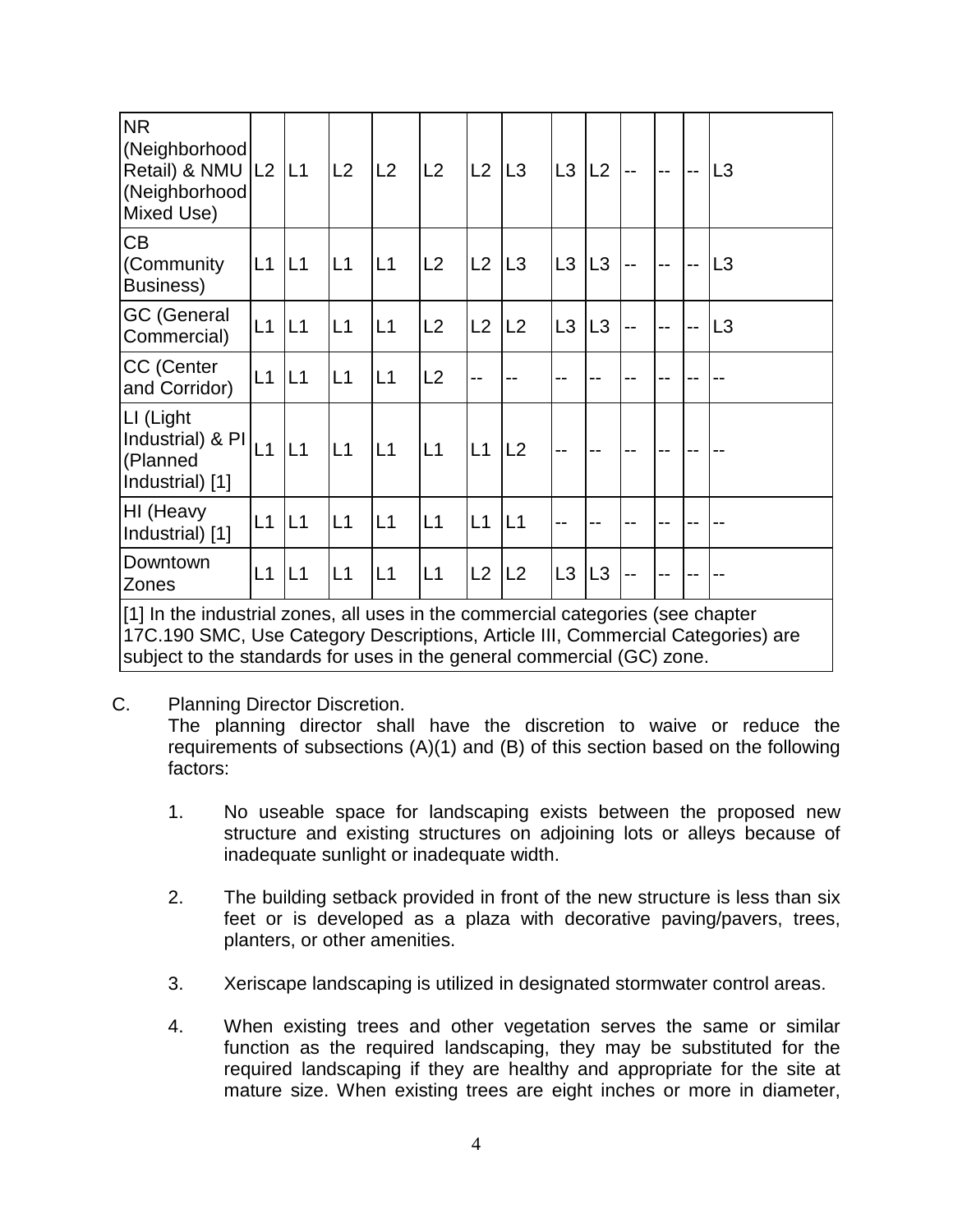they shall be equivalent to three required landscape trees. If necessary, supplemental landscaping shall be provided in areas where existing vegetation is utilized to accomplish the intent of this chapter.

### D. Other Areas.

All other portions of a site not covered by structures, hard surfaces, or other prescribed landscaping shall be planted in L3 open area landscaping until the maximum landscape requirement threshold is reached (see SMC 17C.200.080).

- E. Parking Lot Landscaping Design.
	- 1. Purpose.

To reduce the visual impact of parking lots through landscaped areas, trellises, and/or other architectural features that complement the overall design and character of developments.

2. Parking Lot Landscaping Design Implementation. This section is subject to the provisions of SMC 17C.120.015, Design Standards Administration.



- 3. The parking lot landscape shall reinforce pedestrian and vehicle circulation, especially parking lot entrances, ends of driving aisles, and pedestrian walkways leading through parking lots. (P)
- 4. Planted areas next to a pedestrian walkways and sidewalks shall be maintained or plant material chosen to maintain a clear zone between three and eight feet from ground level. (R)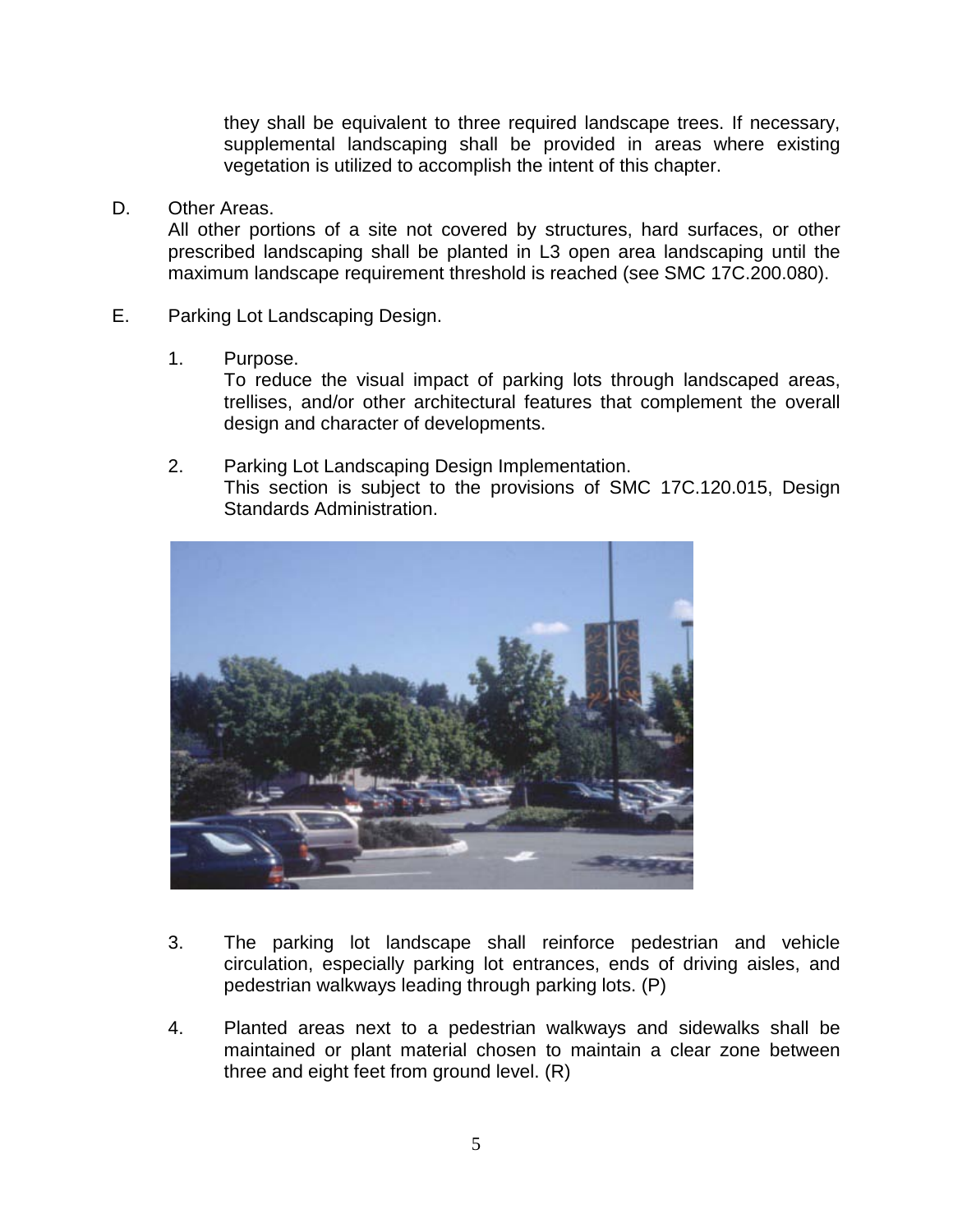

Plant material maintains a clear zone between 3 and 8 feet from ground level for visibility

- 5. Low walls and raised planters (a maximum height of three feet), trellises with vines, architectural features, or special interest landscape features shall be used to define entrances to parking areas. Where signs are placed on walls, they shall be integrated into the design and complement the architecture or character of other site features. (P)
- 6. Landscape plant material size, variety, color, and texture within parking lots should be integrated with the overall site landscape design. (C)
- F. Parking, Outdoor Sales, and Outdoor Display Areas.
	- 1. In residential, commercial and center and corridor zones, a six-foot wide planting area of L2 see-through buffer landscaping shall be provided between any parking lot, outdoor sales, outdoor display area, and a street right-of-way. Living ground cover shall be used, with non-living materials (gravel, river rock, etc.) as accent only. In addition, earthen berms, trellises, low decorative masonry walls, raised masonry planters, or L1 visual screen landscaping shall be used to screen parking lots from adjacent streets and walkways (overall height including any plantings or structures shall not exceed three feet). Trees required as a part of the L2 landscape strip shall be located according to the standards for street trees in SMC 17C.200.050, Street Tree Requirements.
	- 2. In residential, commercial and center and corridor zones all parking stalls shall be within sixty feet of a planted area with L3 open area landscaping. All individual planting areas within parking lots shall be at least one hundred fifty square feet in size.
	- 3. In residential, commercial and center and corridor zones all paved parking areas on a site with more than fifty cumulative parking spaces shall have plantings that satisfies one of the following options:
		- a. Option 1.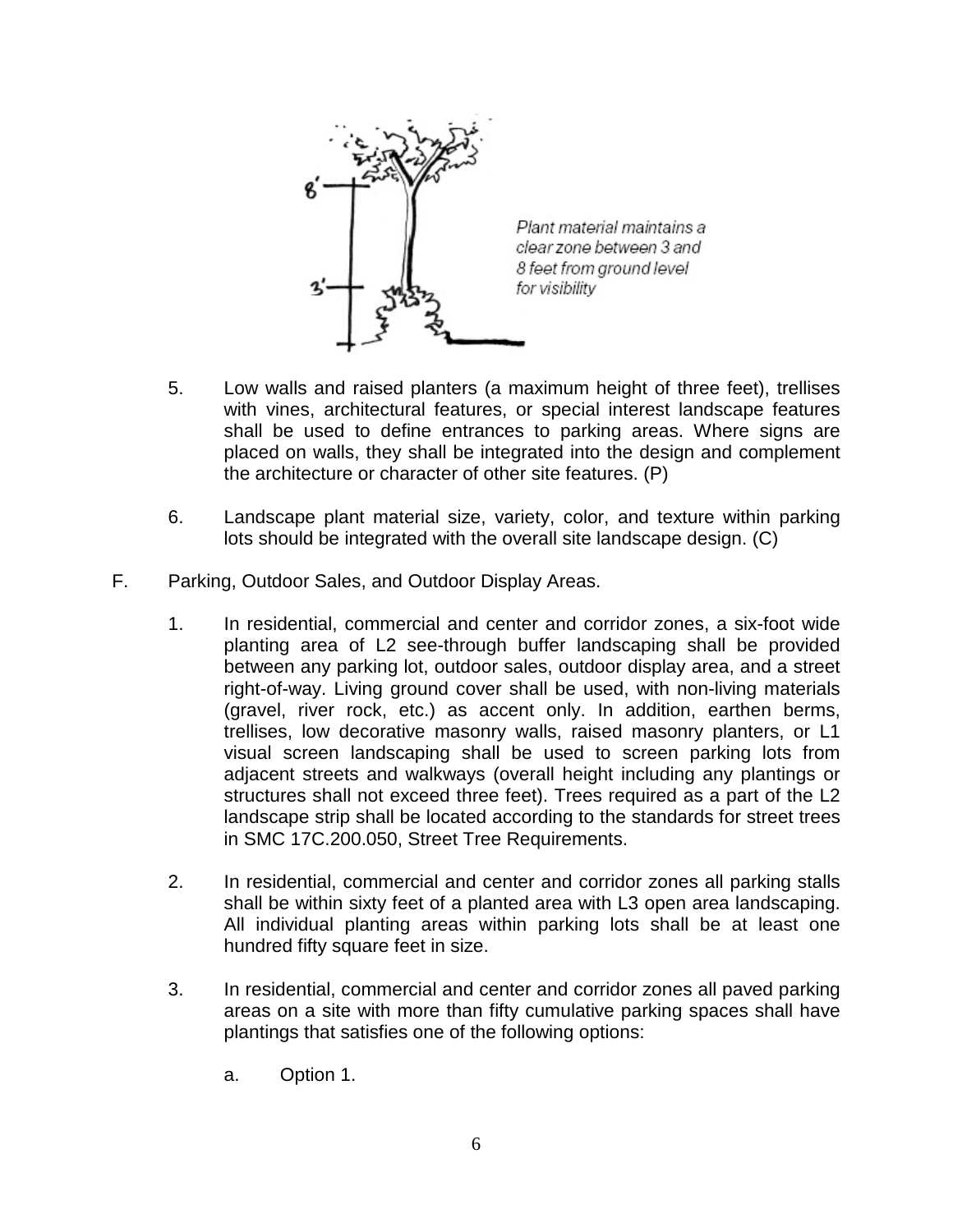Interior landscaping consisting of L3 open area landscaping, including trees amounting to at least ten percent of the total area of the paved parking area, excluding required perimeter and street frontage strips. A minimum of one interior tree shall be planted for every six parking spaces.

b. Option 2.

Tree plantings shall be spaced in order that tree canopies cover a minimum of seventy percent of the entire paved area of the parking lot within fifteen years of project completion. Canopy coverage shall be measured in plan view, and be based on projected mature size of the selected tree species. All individual planting areas within parking lots shall be a minimum of eight feet in width, be at least one hundred fifty square feet in size, and in addition to the required trees, shall be planted with a living groundcover. See the "Landscape Plants for the Inland Northwest" issued by the Washington State University Cooperative Extension and the U.S. Department of Agriculture, available from the City planning services department, for acceptable mature tree size to be used when calculating canopy size.



# **Example** of 70% shade cover option.  $(8.4\%$  interior space used)

4. Where parking lots are located between the building and a street, the amount of required interior landscaped area shall be increased by fifty percent and the minimum amount of tree shade cover shall increase to eighty percent. Where parking lots are behind buildings, the amount of interior landscaping may be decreased by fifty percent of what the code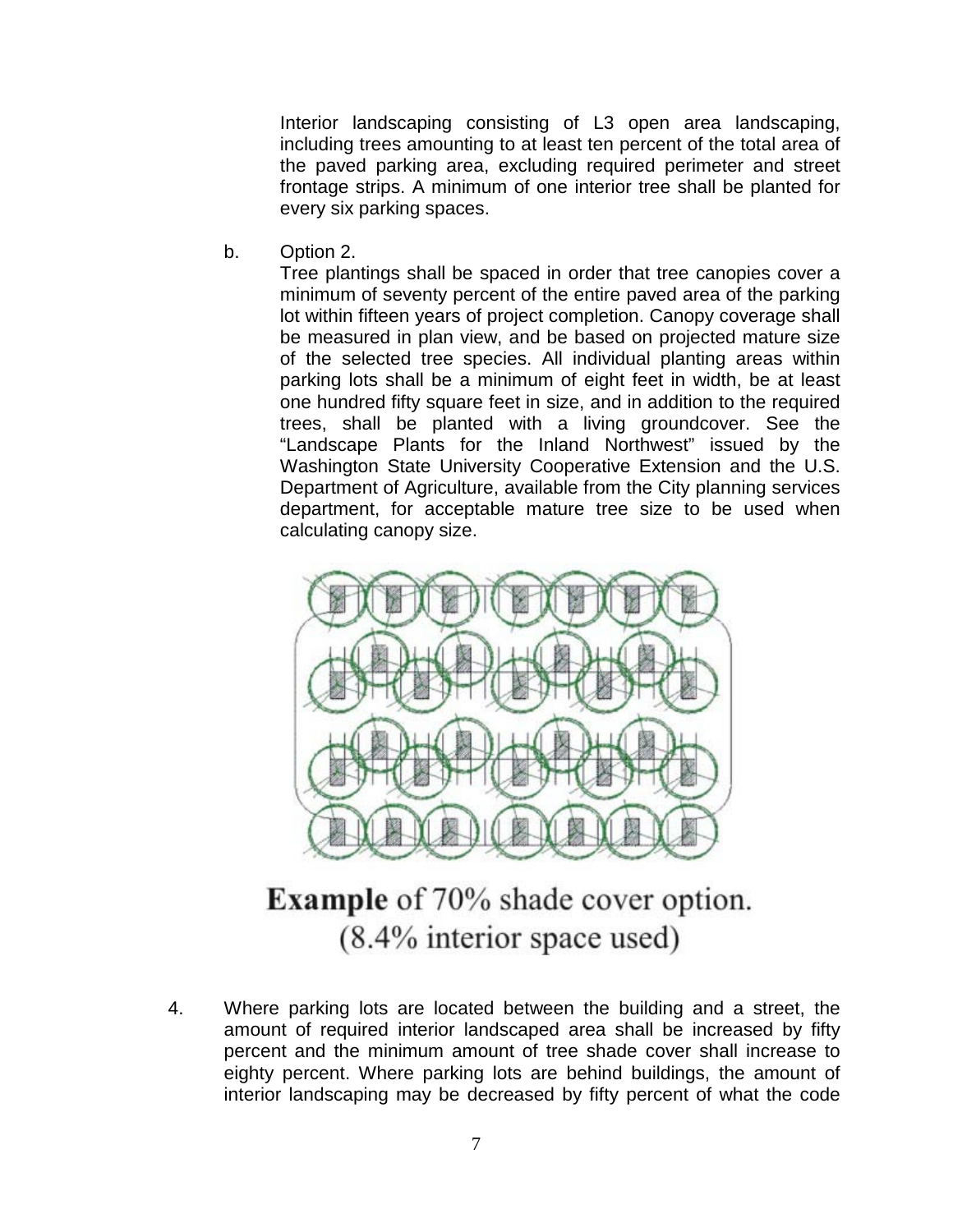requires and the minimum amount of tree shade cover shall decrease to fifty percent.

- 5. A planting strip of five feet in depth with L1 visual screen landscaping or site-obscuring decorative wood, iron, etc. fences or masonry walls at least six feet in height shall be installed along property lines where any adjacent single-family residential zone would have views of parking or service areas.
- 6. A minimum of two-foot setback shall be provided for all trees and shrubs where vehicles overhang into planted areas.



Landscape used to define vehicular circulation

- 7. In industrial zones, parking lots, outdoor sales, and outdoor display areas that are abutting or across the street from residential zones are subject to all of the requirements of subjections (E) and (F) of this section.
- 8. In industrial zones, all uses in the commercial categories (see chapter 17C.190 SMC, Use Category Descriptions, Article III, Commercial Categories) are subject to the standards for uses in the general commercial (GC) zones.
- 9. In downtown zones an applicant must demonstrate to the director that the following required elements meet the intent of the Downtown Design Guidelines. Key design elements for these features include integrating storm water facilities, improving the pedestrian environment, and adding public amenities next to surface parking; outdoor sales and outdoor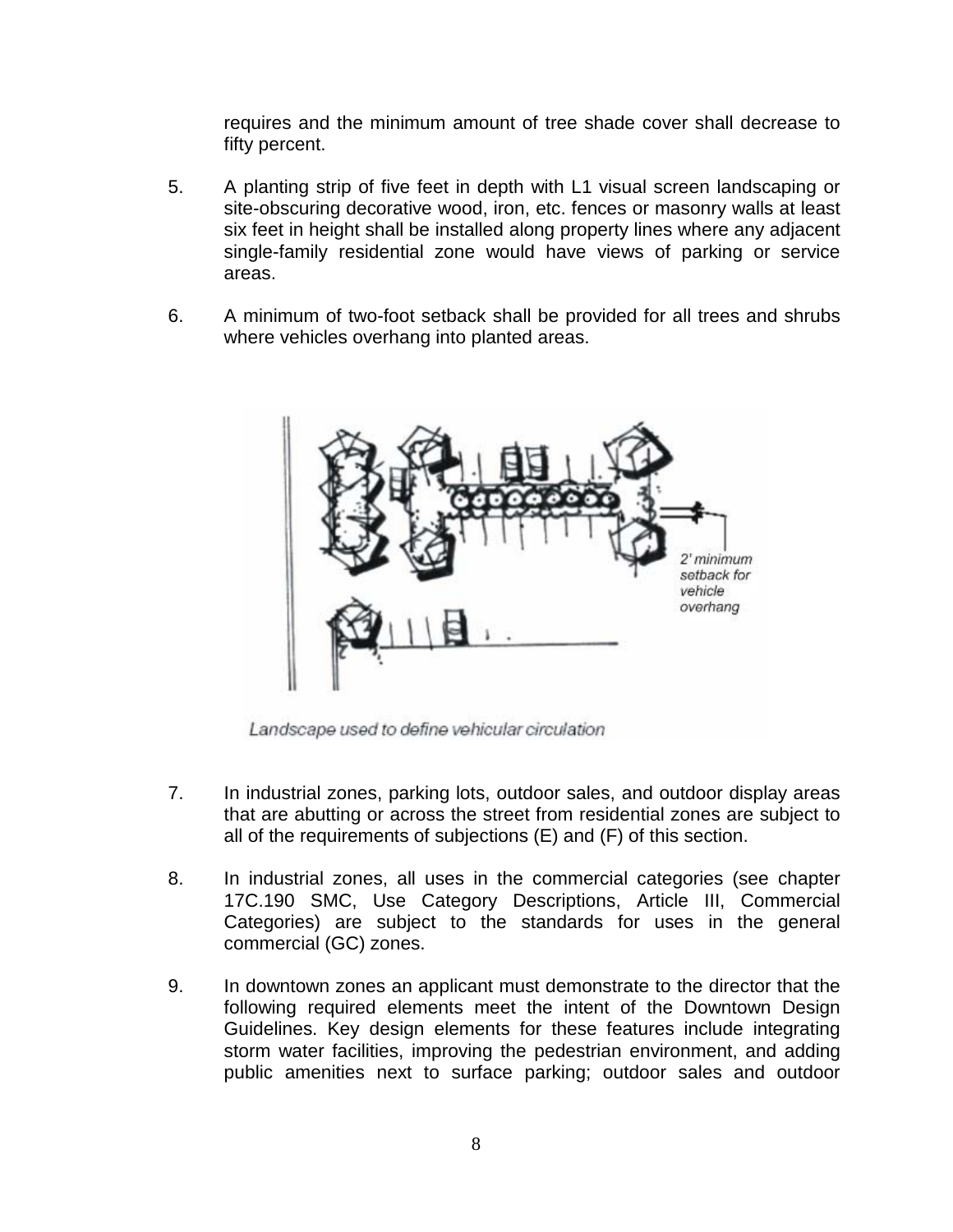display areas so that they help to define space and contribute to a more active street environment.

a. Surface Parking Lot Liner Walls in the Downtown Zones. Surface parking lots must have a solid, decorative concrete or masonry wall adjacent to a complete street and behind a sidewalk. The wall must have a minimum height above the surface of the parking lot of two and one-half feet and a maximum height of three feet. The wall shall screen automobile headlights from surrounding properties. A wrought iron fence may be constructed on top of the wall for a combined wall and fence height of six feet. An area with a minimum width of two feet, measured from the property line, must be provided, landscaped and maintained on the exterior of the required wall. Such walls, fences, and landscaping shall not interfere with the clear view triangle. Pedestrian access through the perimeter wall shall be spaced to provide convenient access between the parking lot and the sidewalk. There shall be a pedestrian access break in the perimeter wall at least every one hundred fifty feet and a minimum of one for every street frontage. Any paving or repaving of a parking lot over one thousand square feet triggers these requirements.



Parking Liner Walls With Plantings Contribute an Interesting Pedestrian Environment. This parking liner wall and screen is enhanced by larger wall sections near automobile crossing points and a change in sidewalk scoring pattern. Both give cues to pedestrians and drivers.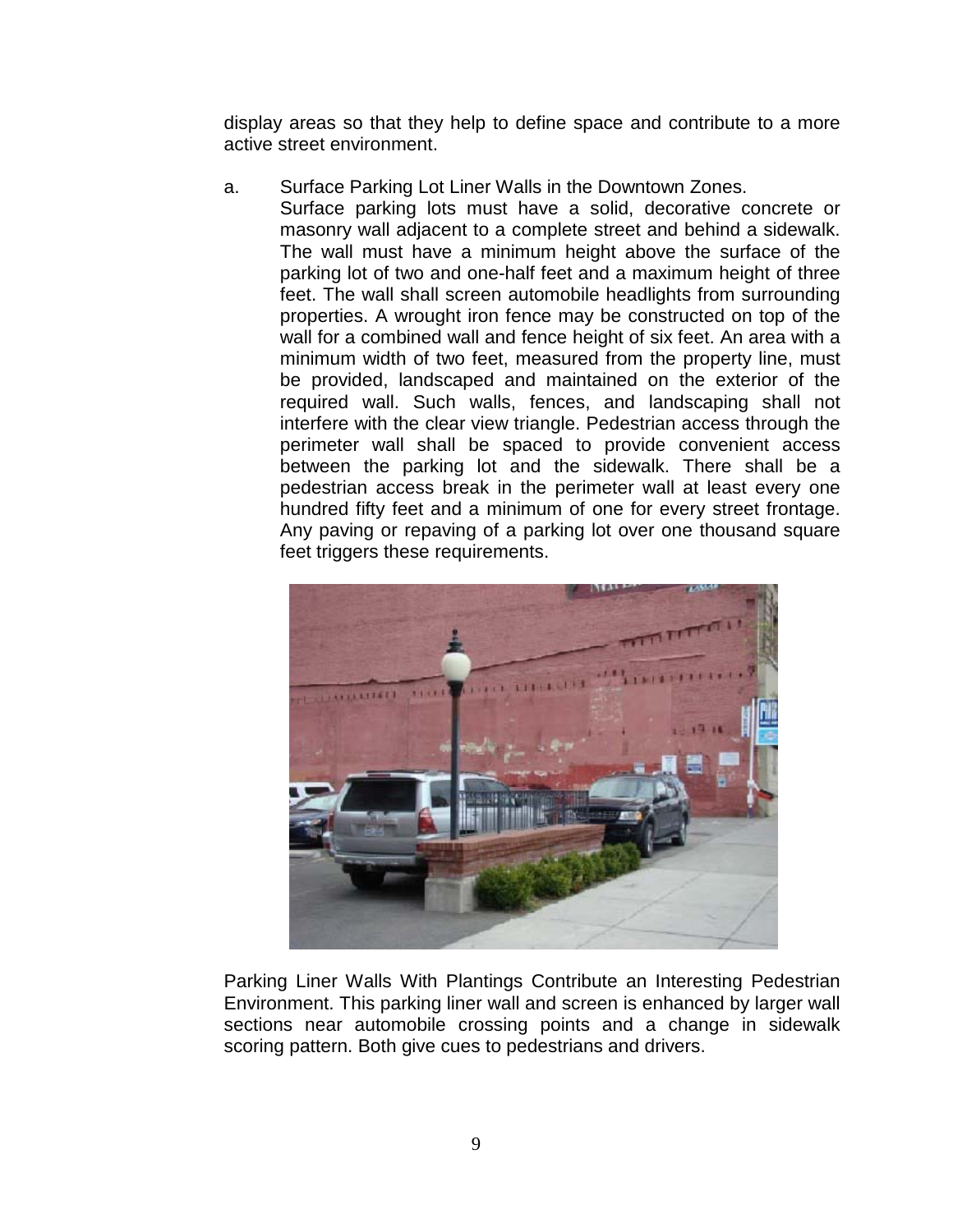

- b. Surface parking lots in the Downtown zones are subject to the interior parking lot landscaping standard sections (F)(2) through  $(F)(6)$ .
- c. The exterior boundary of all surface parking lots adjacent to any public right-of-way must include trees spaced no more than twentyfive feet apart. The leaves of the trees or any other landscaping features at maturity shall not obscure vision into the parking lot from a height of between three and eight feet from the ground. The species of trees shall be selected from the city's street tree list. If street trees exist or are provided consistent with SMC 17C.200.050 then this landscaping strip may be omitted.
- d. Outdoor sales and display areas shall contribute to an interesting streetscape by providing the following:
	- i. Monument Features or Artistic Elements Along the Street Edge between the Outdoor Display Area and the Sidewalk. These shall be integrated with display area lighting and pedestrian amenities.
	- ii. Additional Streetscape Features in the Sidewalk Environment. Items may include elements that improve the health of street trees and plantings, improve storm water management, or artistic features that improve the pedestrian environment. This may include items such as permeable pavers in the